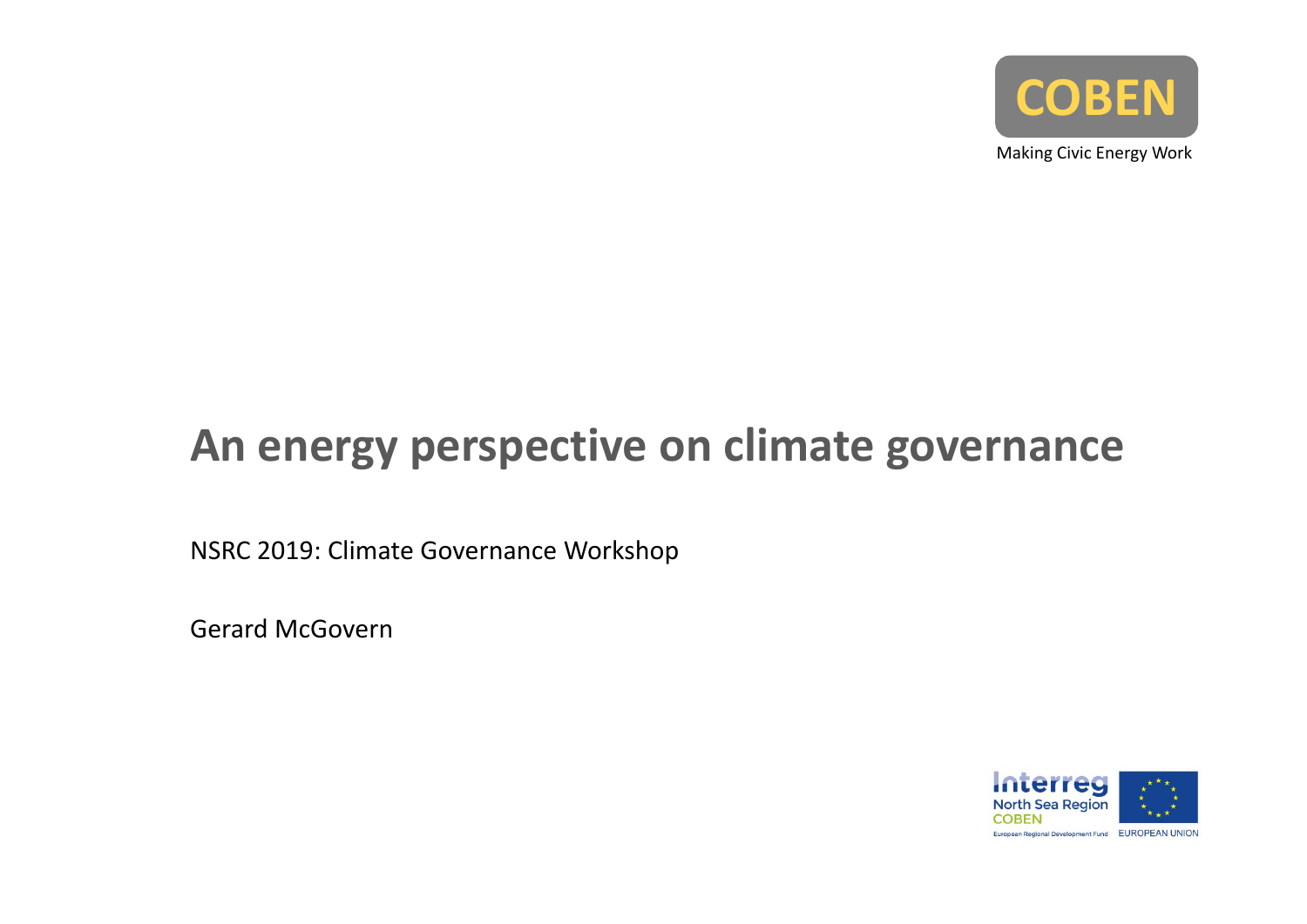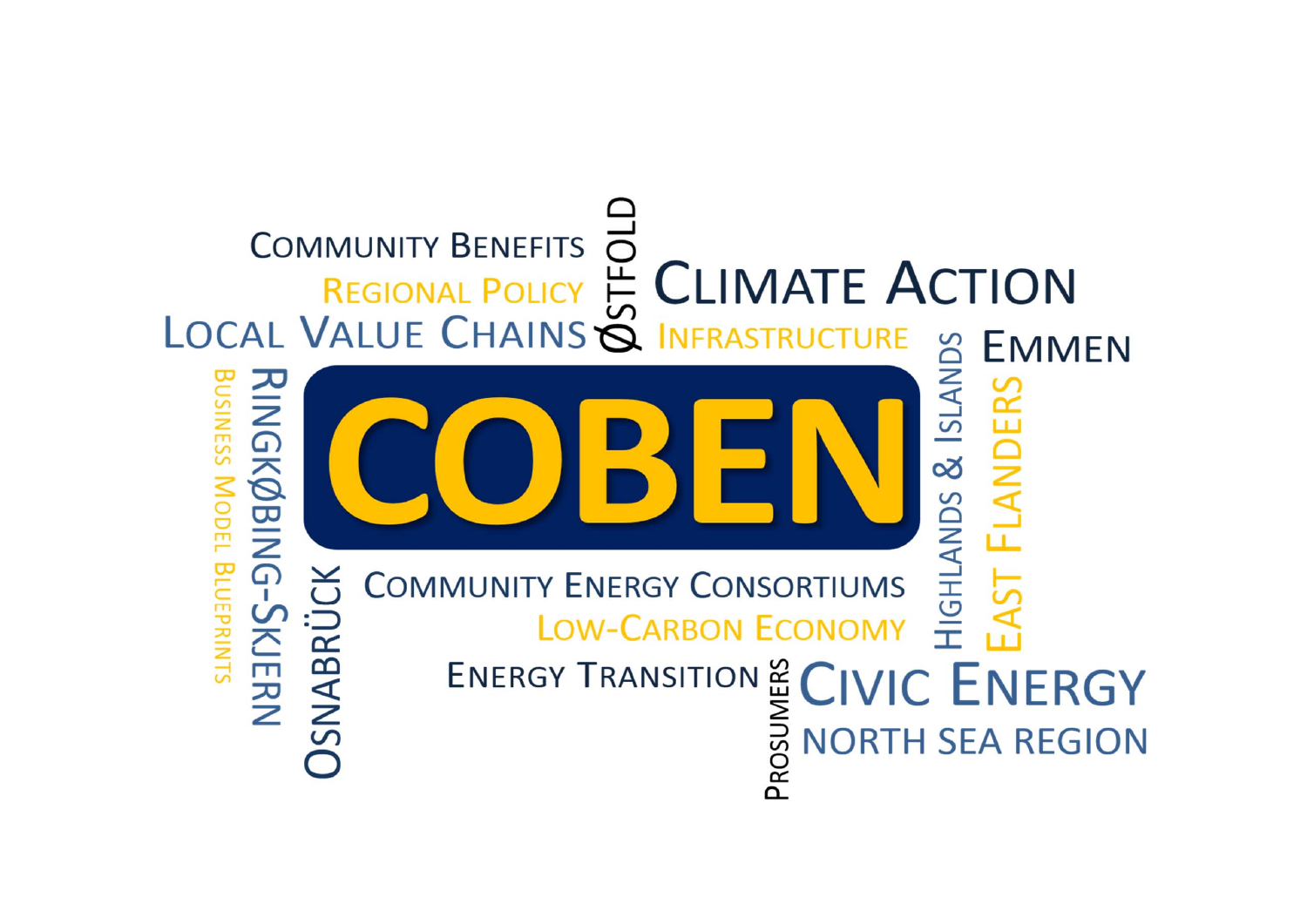

#### **The Civic Energy concept**

*Near‐synonyms:*

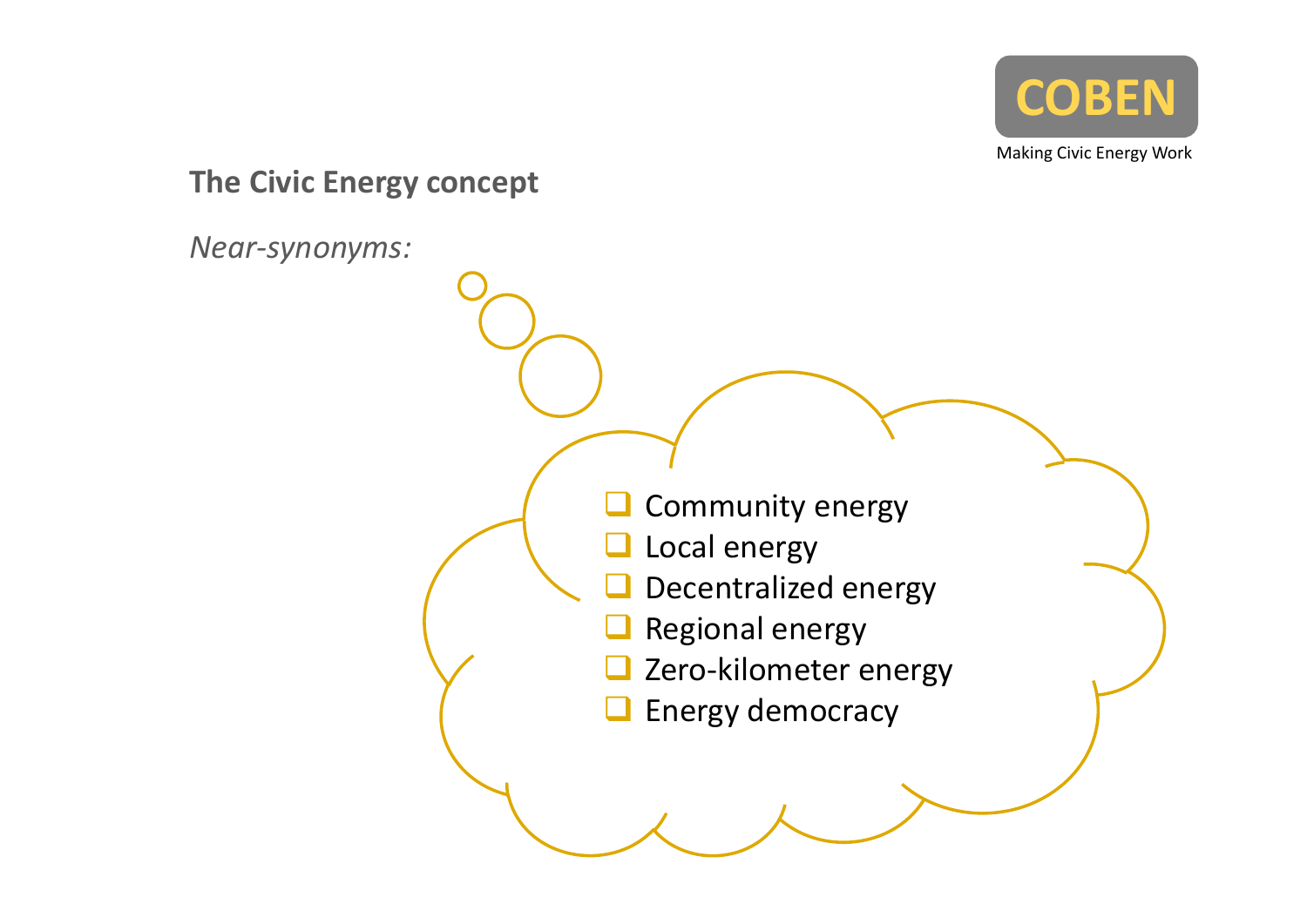

## **The Governance debate**

**Little need for another "level" debate**

**COBE** 

**COBEN**

*but*

**Real need to integrate governance into the Civic Energy Process**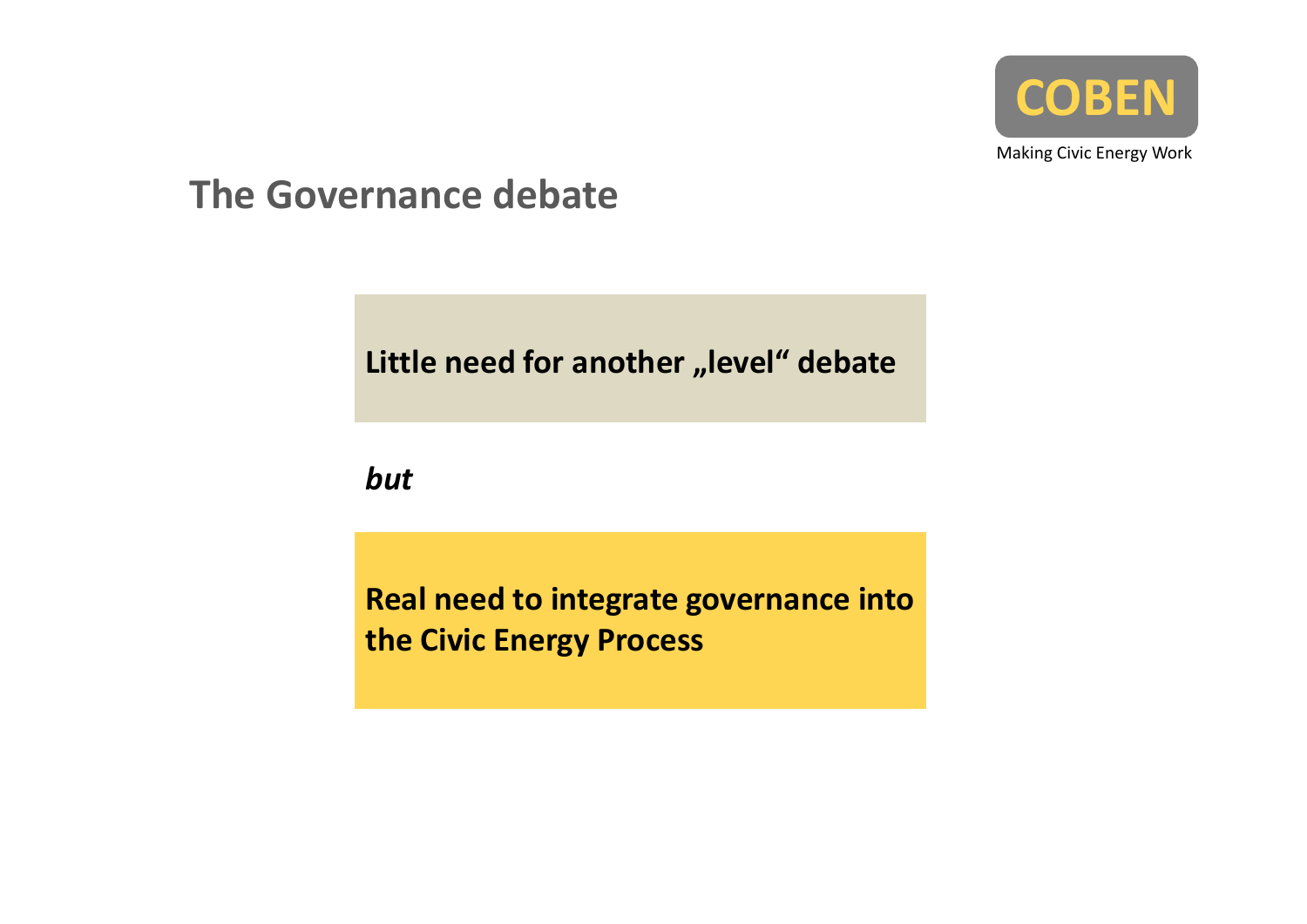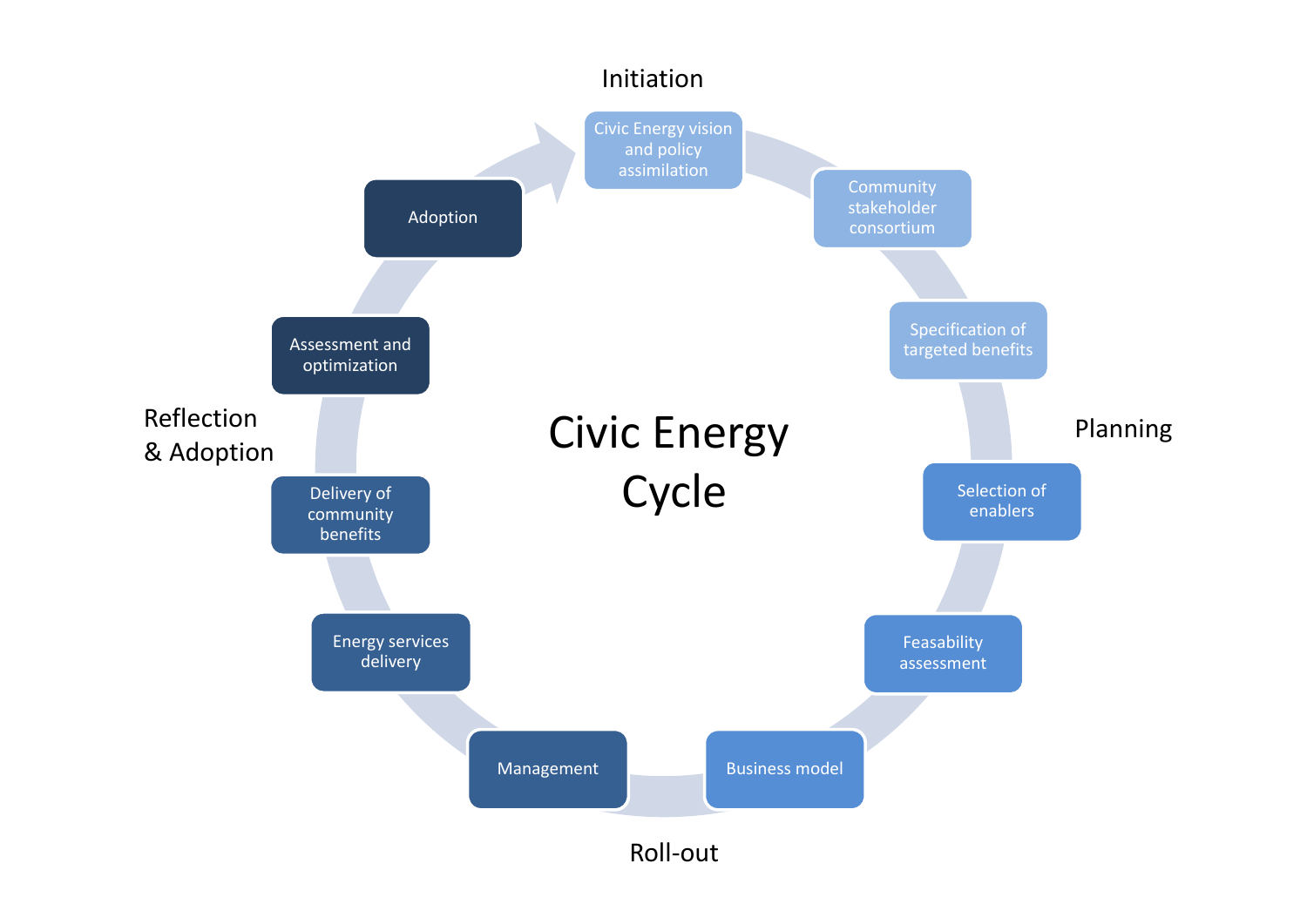

# **The Civic Energy Cycle**

*More detail:*

**> civic‐energy.eu**

**> Library**

**> A process approach to mainstreaming civic energy (Energies, 2018)**

**COBEN**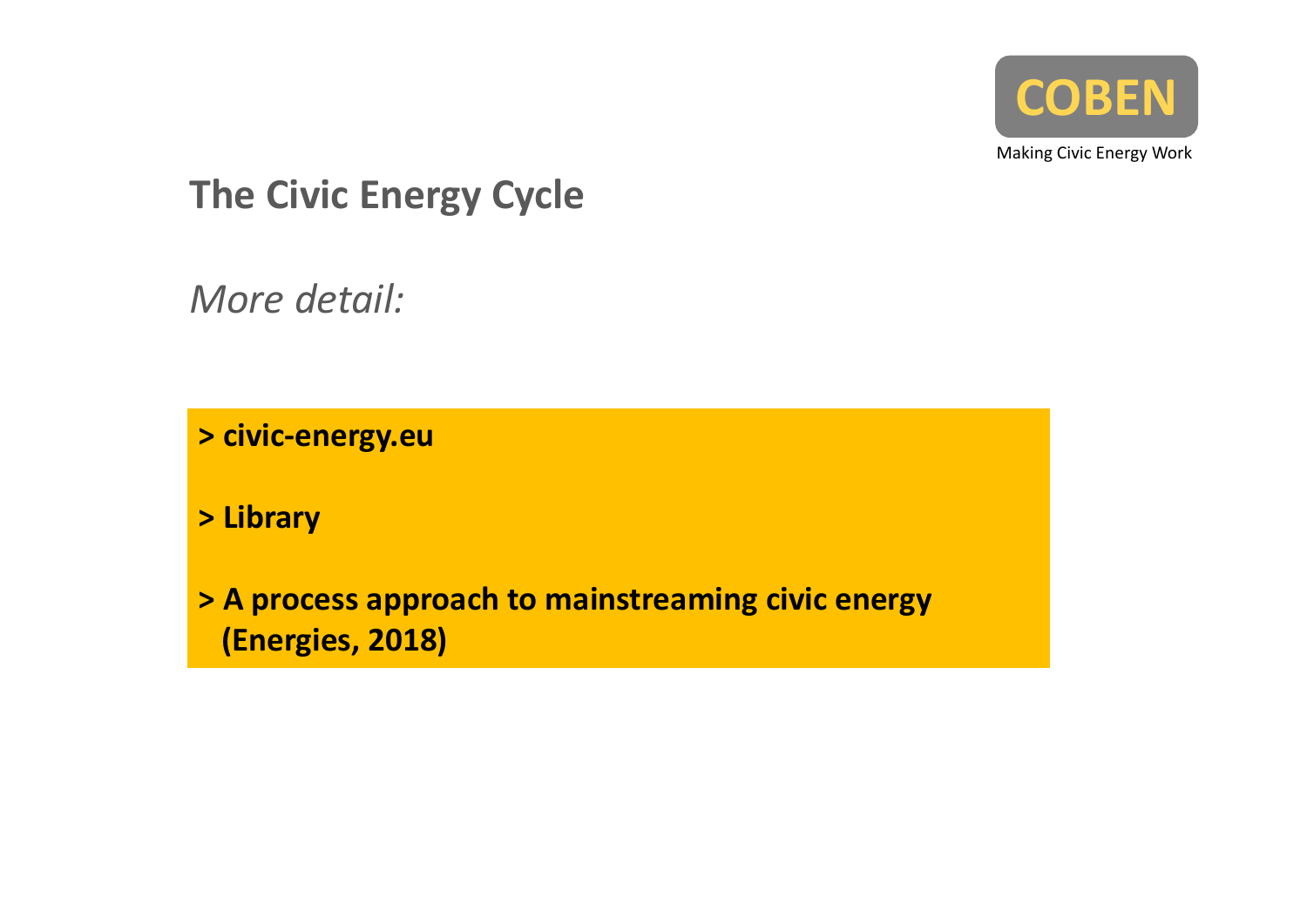

# **Best Practice: Example Østfold**

### **COBE Creative Public Procurement for pro‐active investments**

- # No minute technical specifications
- # Invite solutions
- # Stage bidders conference
- # Pool purchasing power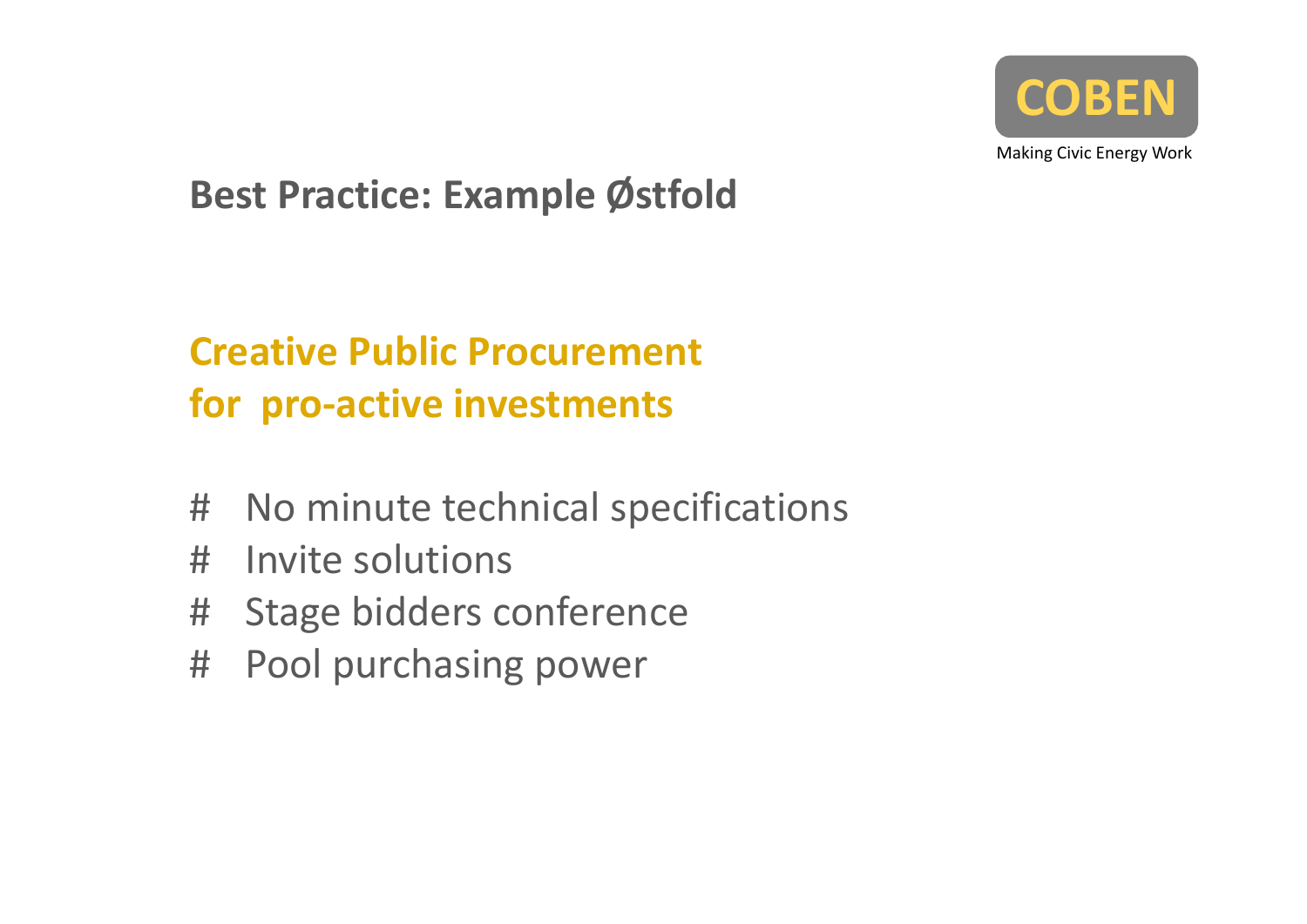

### **Challenges ahead**

#### **Establish a level playing field for local energy:**

- $\checkmark$  non-discriminatory rules on market access for local energy communities
- *c* dedicated to dever transition, with a system of policies dedicated to developing renewable<br>energy sources at every tier of governance  $\checkmark$  political commitment to local energy ownership as part of the energy energy sources at every tier of governance
- $\checkmark$  more stable policies on renewable energy and the energy transition, with guaranteed financial support mechanisms for renewable energy, so that local energy ownership can be placed on <sup>a</sup> more secure footing
- $\checkmark$  ensure that small energy producers have guaranteed access to the energy market and dedicated infrastructure

**CoR Opinion ENVE‐VI/032:**

**Models of local energy ownership and the role of local energy communities in energy transition in Europe**